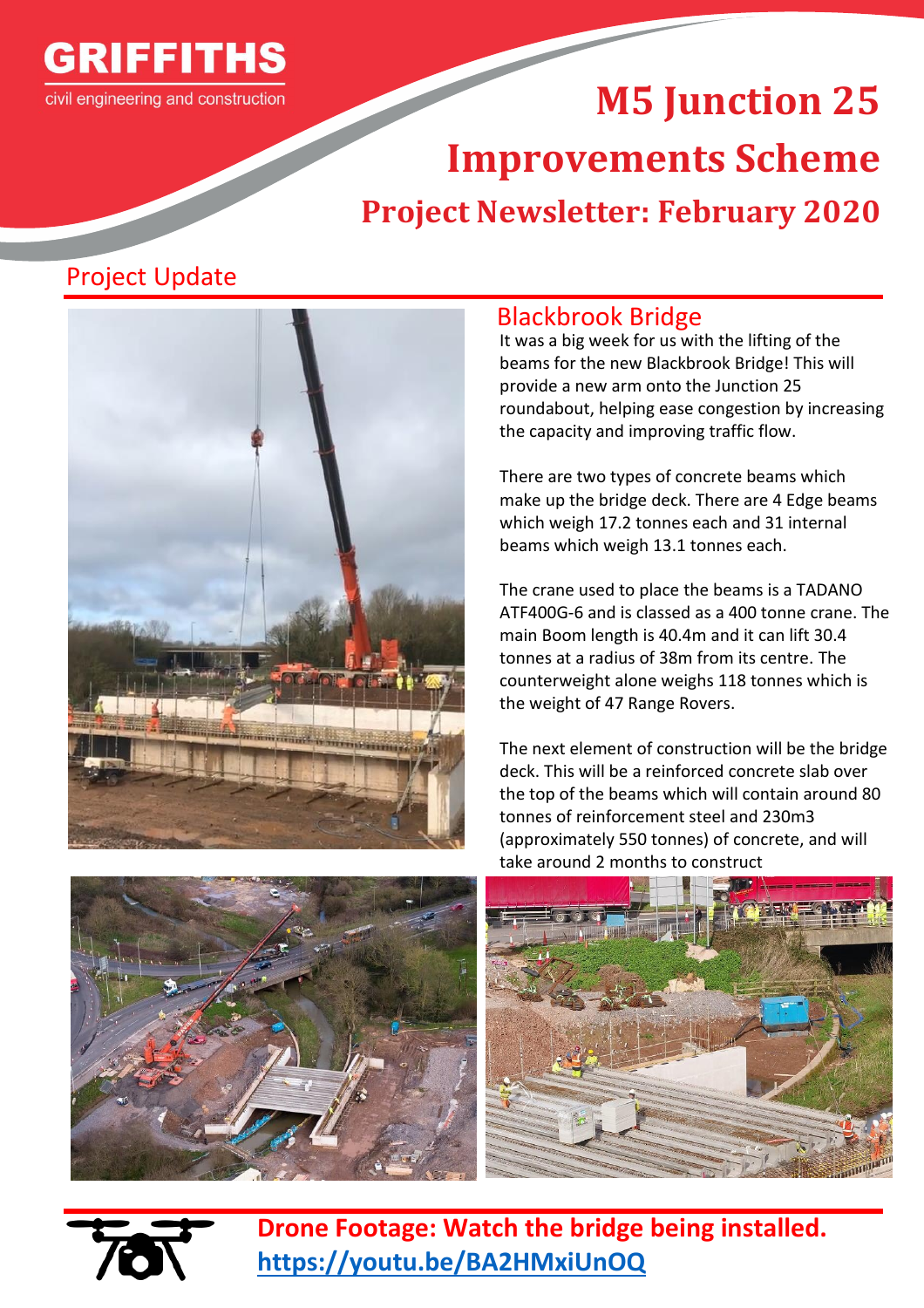



## **M5 Junction 25 Improvement Scheme – February 2020 – Continued**